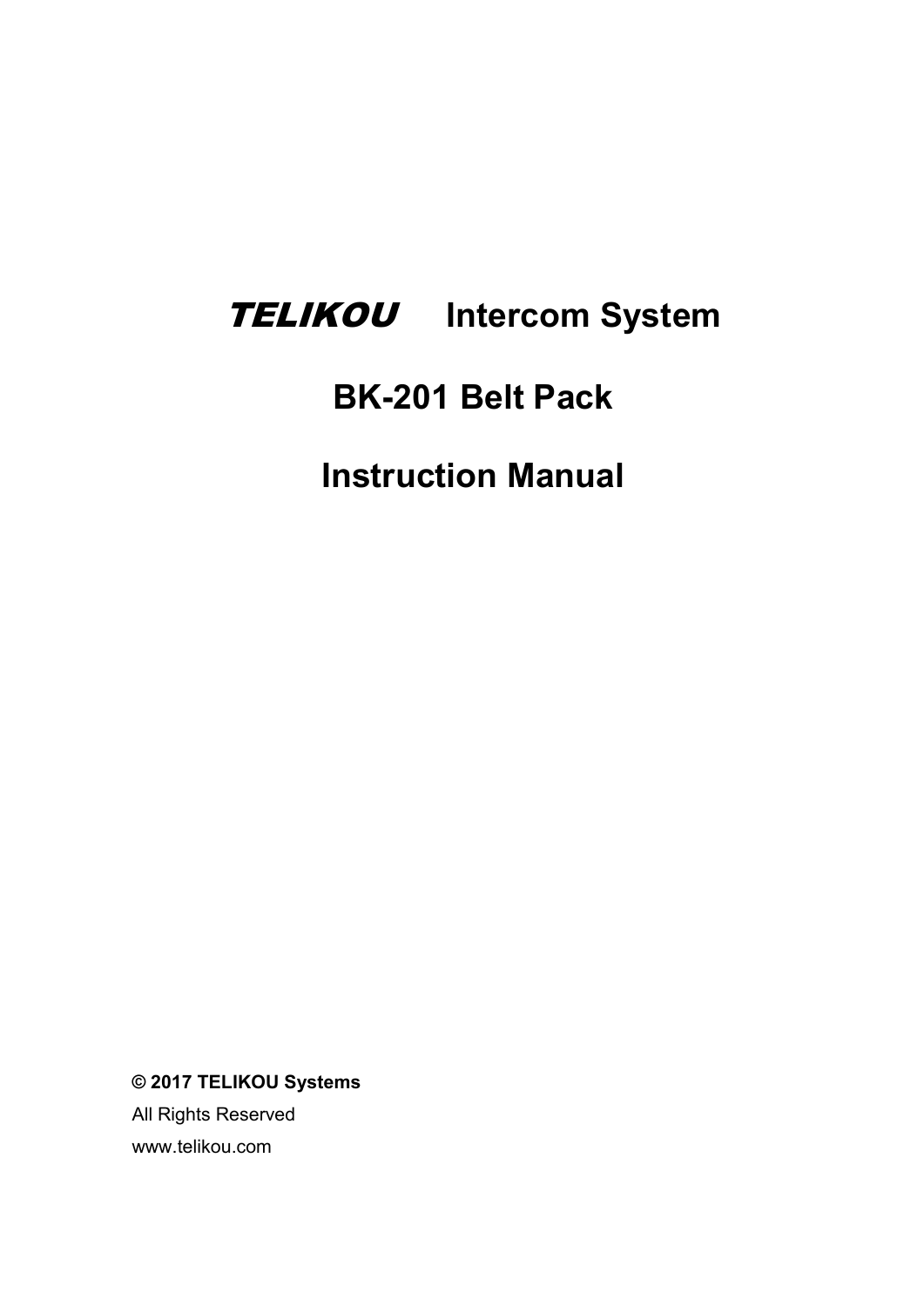#### **Introduction**

Thank you for choosing TELIKOU intercom product. BK-201 two channel belt pack is TELIKOU newly designed belt pack with plastic case. It is compatible with RTS type two channel belt pack.

This belt pack adopts wired connection. It has stable and reliable performance, flexible configuration, full-duplex communication, clear and loud communication sound, easy operation, and strong noise resistance.

# **Quick start**

1. Connect BK-201 belt pack to RTS type intercom main station or belt pack by XLR-3 cable. If belt pack receives DC power, the red Power LED will light.

2. Turn volume control knob to the end by anticlockwise rotation, then plug in the headset.

3. Adjust sidetone properly for Channel A and B.

4. Press 'CALL' button send a call signal to main station or other belt pack.

5. After communication is finished, click 'TALK' button to turn off the microphone.





#### **Basic operation**

#### **1. Power LED**

A RedLED will light if BK-201 is powered.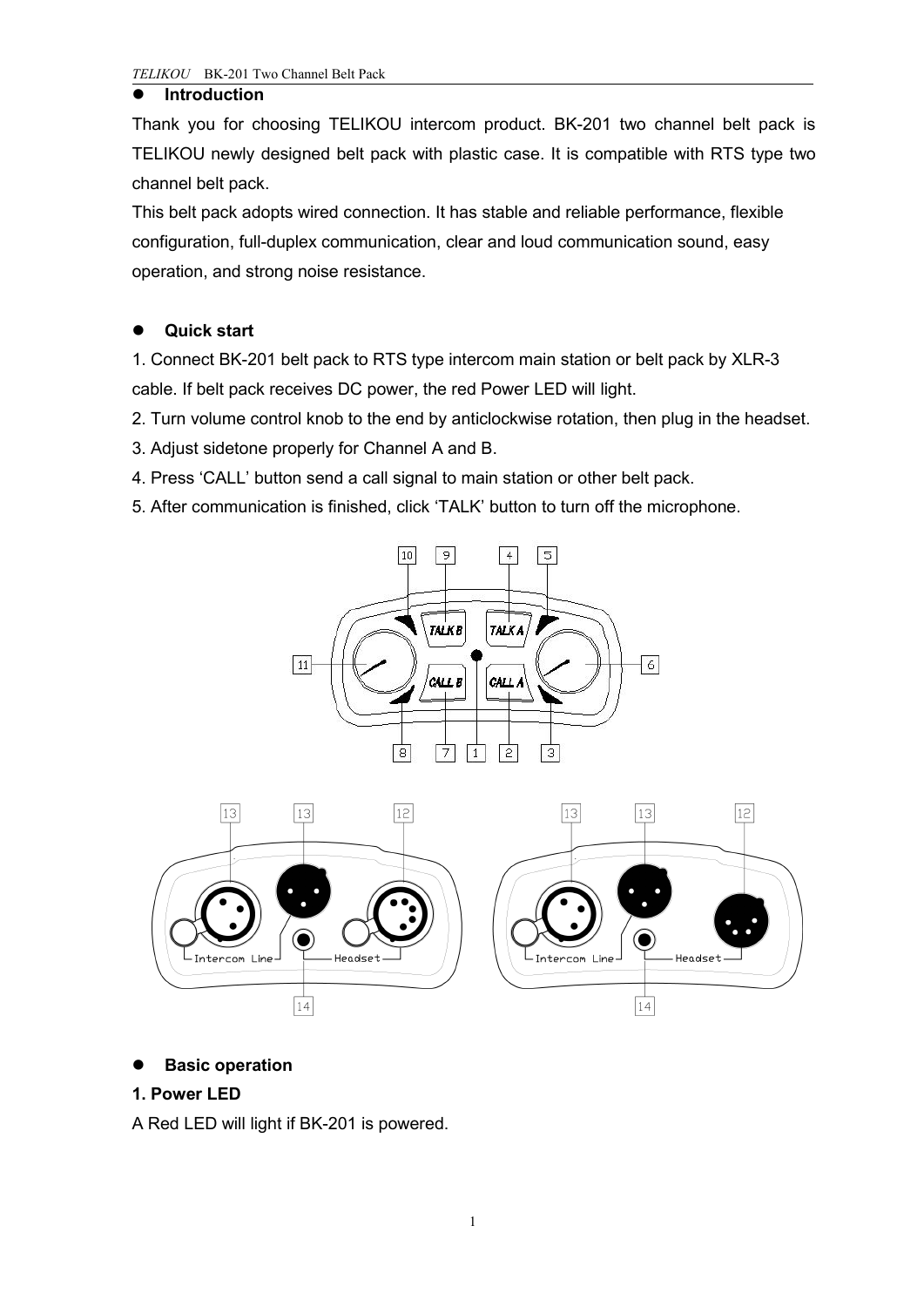#### **2. A Channel CALL Button**

Pressing the call button send a call signal to Channel A.The red CALL LED will also light to indicator call signals.

# **3. A Channel Call LED**

A red LED indicates a call signal is sent or received.

#### **4. A Channel TALK Button**

Pressing the talk button connects the headset microphone with Channel A.

The Talk LED will light when the talk function is active.

The TALK button may be activated in either of two ways:

**Momentary Mode:** Hold the TALK button, then speak into the microphone. The green talk LED will remain lit while the TALK button is held. Release the TALK button when finished talking. The talk LED will turn off.

**Latching Mode for Hands-free Conversation:** Tap the TALK button (do not press and hold). The green talk LED will turn on and remain on. When finished talking, tap the TALK button again. The talk LED will turn off.

#### **5. A Channel TALK LED**

A green LED indicator is controlled by TALK button..

# **6. A Channel Volume Control**

This control is used to adjust the volume level which heard from connected headset.

#### **7. B Channel CALL Button**

Pressing the call button send a call signal to Channel A.The red CALL LED will also light to indicator call signals.

#### **8. B Channel Call LED**

A red LED indicates a call signal is sent or received.

#### **9. B Channel TALK Button**

Pressing the talk button connects the headset microphone with Channel B.

The Talk LED will light when the talk function is active.

The TALK button may be activated in either of two ways:

**Momentary Mode:** Hold the TALK button, then speak into the microphone. The green talk LED will remain lit while the TALK button is held. Release the TALK button when finished talking. The talk LED will turn off.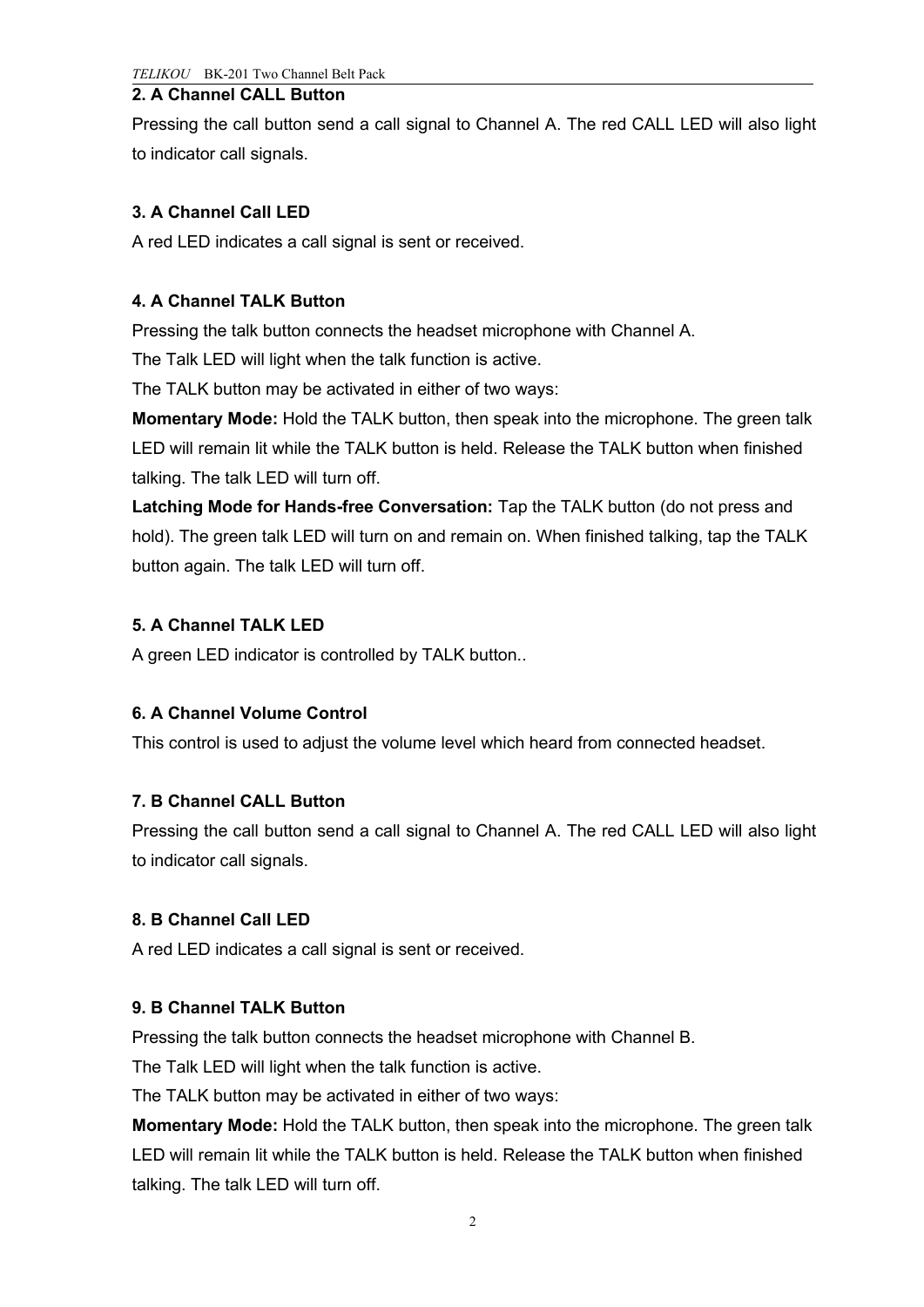**Latching Mode for Hands-free Conversation:** Tap the TALK button (do not press and hold). The green talk LED will turn on and remain on. When finished talking, tap the TALK button again. The talk LED will turn off.

# **10. B Channel TALK LED**

A green LED indicator is controlled by TALK button..

# **11. B Channel Volume Control**

This control is used to adjust the volume level which heard from connected headset.

#### **Rear Panel**

#### **12. Headset connector**

XLR-4M / 5F / 3.5mm connector

Pin out configuration as follow:

Pin 1--Head Microphone common

Pin 2--Head Microphone hot

Pin 3--Earphone common

Pin 4--Earphone hot

Pin 5--Null

#### **13. Intercom cable connectors**

A pair of internal parallel connected XLR-3 connectors is set for loop through connection of the intercom station.

Pin out configuration as follow:

Pin 1 -- Common for Channel and DC

Pin 2 -- 15-30VDC and Audio Signal for Channel A

Pin 3 -- 15-30VDC and Audio signal for Channel B

# **14. 3.5mm Headset Connector**

3.5mm jack headset connector.

Pin out configuration as follow:



| T(Tip)     | -- Microphone Hot |  |
|------------|-------------------|--|
| R(Ring)    | -- Headset Hot    |  |
| S (Sleeve) | -- Common         |  |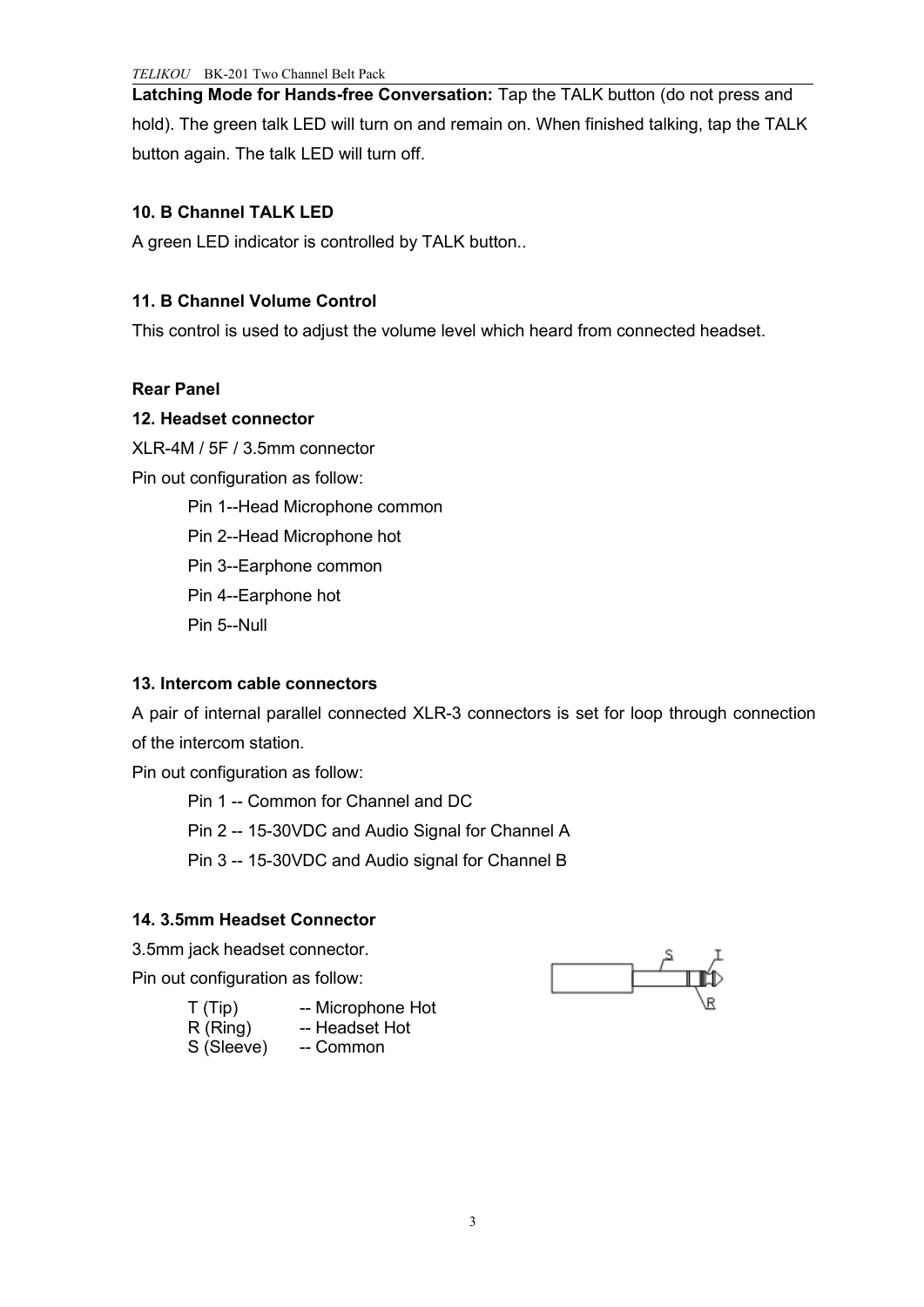

#### **15. A Channel Sidetone adjustment**

#### **16. B Channel Sidetone adjustment**

A Channel Sidetone adjustment is placed at right side of belt clip.

B Channel Sidetone adjustment is placed at right side of belt clip.

Sidetone controls the level of one's own voice in their headset.

Sidetone adjustment helps to reduce the sound feedback and avoid squeal.

The step for sidetone adjustment:

1. Turn off the Talk button for Channel A and B.

2. Turn on the Talk Button for channel which you want to adjust sidetone only.

3. Adjust volume to proper level.

4. Make a voice against microphone. Meanwhile, use a small screwdriver insert into the hole, and rotate the sidetone adjustment knob by clockwise or anticlockwise slowly, until the voice heard from headset is minimal.

5. Turn off the talk button.

#### **Troubleshooting**

#### **Problem: Listen level is too high or too low**

Cause 1: More than one Terminal in the system or non Terminal Solution 1: Check every channel, each channel must only has one Terminal.

#### **Problem: System feedback (Acoustical)**

Cause 1: Listen level control on main station is too high Solution 1: Adjust the listen level on main station

Cause 2: Sidetone null control on belt pack or main station is not adjusted properly